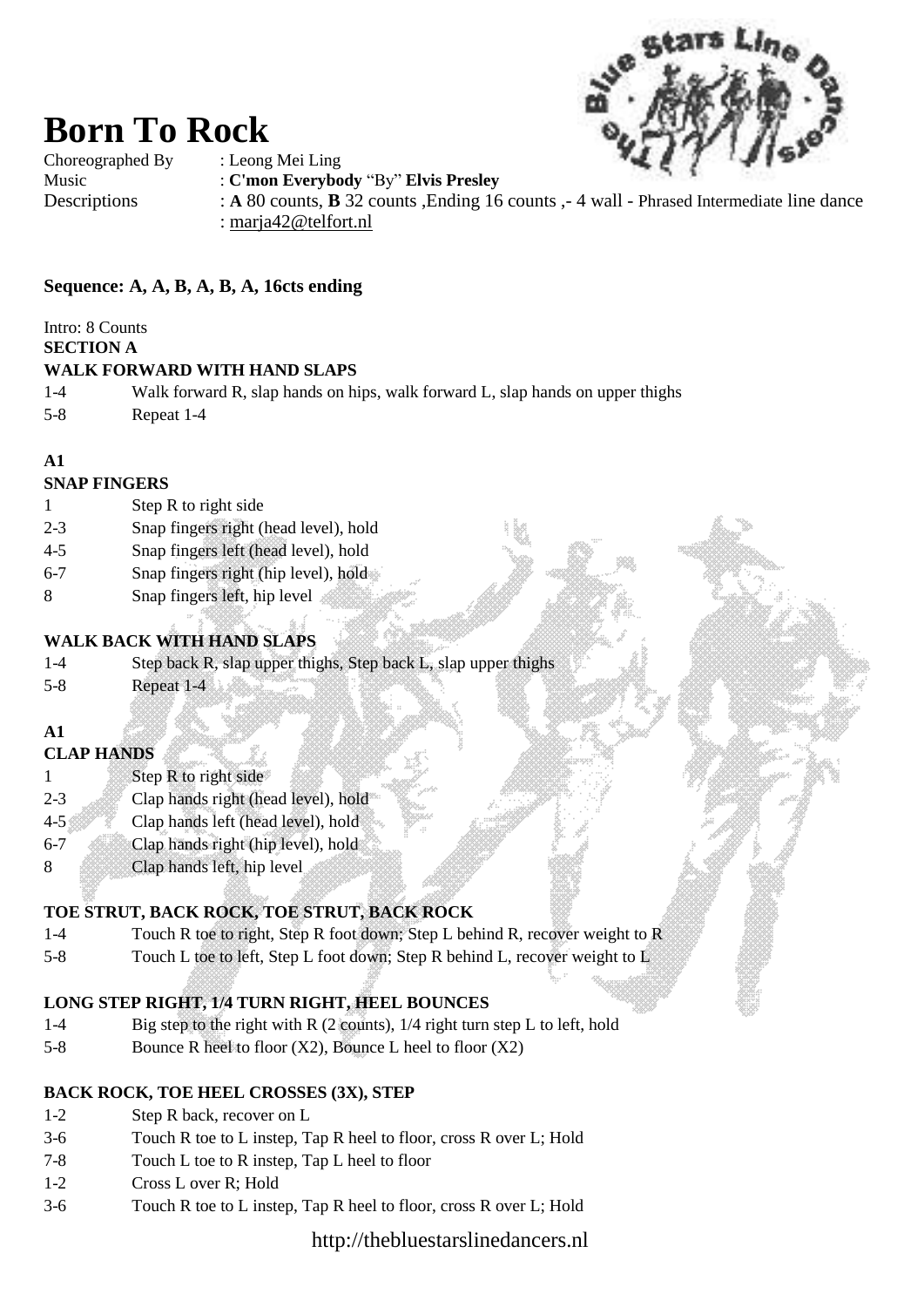

**Born To Rock** Choreographed By : Leong Mei Ling

Music : **C'mon Everybody** "By" **Elvis Presley** Descriptions : **A** 80 counts, **B** 32 counts , Ending 16 counts , 4 wall - Phrased Intermediate line dance : [marja42@telfort.nl](mailto:marja42@telfort.nl)

## **Sequence: A, A, B, A, B, A, 16cts ending**

7-8 Step L beside R, Hold

**(option: replace toe-heel with toe-kick)**

#### **ELVIS KNEES**

| $1 - 2$                                                 | Turn R knee in towards left (L leg straight), hold                        |  |  |  |  |  |  |  |
|---------------------------------------------------------|---------------------------------------------------------------------------|--|--|--|--|--|--|--|
| (both arms at shoulder level, elbows bent, forearms up) |                                                                           |  |  |  |  |  |  |  |
| $3-4$                                                   | Turn L knee in (R leg straight), hold                                     |  |  |  |  |  |  |  |
|                                                         | Turn R knee in (L leg straight); (Drop arms down to sides & snap fingers) |  |  |  |  |  |  |  |
| $6-8$                                                   | Hold                                                                      |  |  |  |  |  |  |  |
|                                                         | <b>TOE STRUTS IN PLACE</b>                                                |  |  |  |  |  |  |  |

|         | Touch R toe beside L, Step R foot in place; Touch L toe beside R, Step L foot in place. |  |  |  |
|---------|-----------------------------------------------------------------------------------------|--|--|--|
| $5 - 8$ | (reneat 1–4)                                                                            |  |  |  |

## **SECTION B**

#### **JAZZ BOX**

- 1-2 Cross R over L, Hold 3-4 Step L back, Hold
- 5-6 Step R to right, Hold
- 
- 7-8 Step L forward in front of R, Hold
- **(Option: Jazz box can be done with toe struts)**

## **TWIST TO THE RIGHT**

| $2 - 8$ | Twist hips $R, L, R, L, R, L, R$ (finish with weight on R foot)                |  | ₩ |
|---------|--------------------------------------------------------------------------------|--|---|
|         | (Note: Or do free-style twist as long as your weight ends on the R on count 8) |  |   |

#### **JAZZ BOX**

- 1-2 Cross L over R, Hold
- 3-4 Step R back, Hold
- 5-6 Step L to left, Hold
- 7-8 Step R forward in front of L foot, Hold

#### **(Option: Jazz box can be done with toe struts)**

## **FREEZE, TWIST LEFT**

- 1-4 Step L to left side, hold (Freeze)
- 5-8 Twist hips R, L, R, L (finish with weight on L foot)